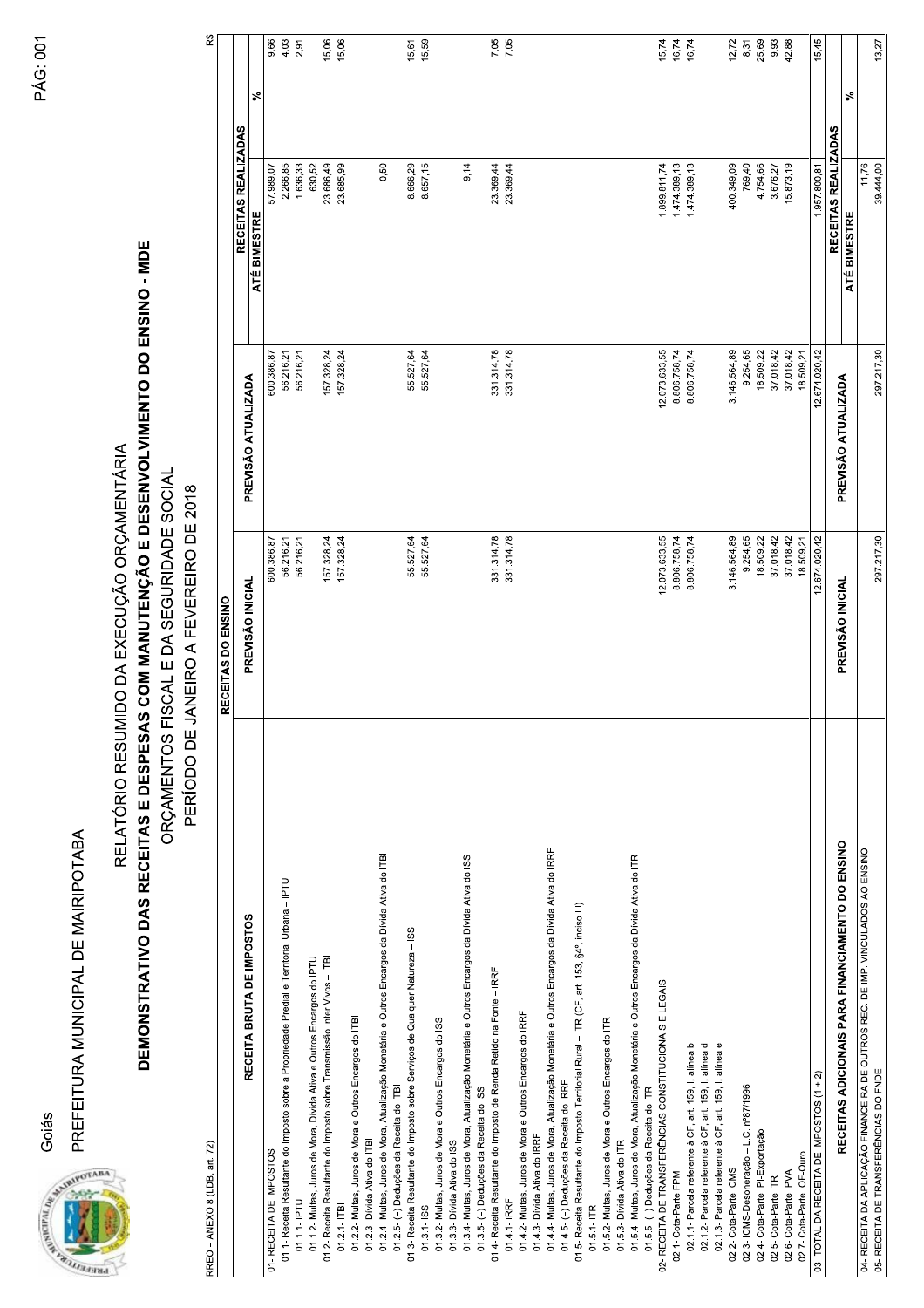Goiás AND CONTRACTOR

PREFEITURA MUNICIPAL DE MAIRIPOTABA

DEMONSTRATIVO DAS RECEITAS E DESPESAS COM MANUTENÇÃO E DESENVOLVIMENTO DO ENSINO - MDE RELATÓRIO RESUMIDO DA EXECUÇÃO ORÇAMENTÁRIA

ORÇAMENTOS FISCAL E DA SEGURIDADE SOCIAL PERÍODO DE JANEIRO A FEVEREIRO DE 2018

| RREO – ANEXO 8 (LDB, art. 72)                                                                |                                        |                 |                     |                 |                     |              |                            | R\$          |
|----------------------------------------------------------------------------------------------|----------------------------------------|-----------------|---------------------|-----------------|---------------------|--------------|----------------------------|--------------|
|                                                                                              |                                        |                 |                     |                 |                     |              | RECEITAS REALIZADAS        |              |
| RECEITAS ADICIONAIS PARA FINANCIAMENTO DO ENSINO                                             | PREVISÃO INICIAL                       |                 | PREVISÃO ATUALIZADA |                 |                     | ATÉ BIMESTRE |                            | వి           |
| 05.1- Transferências do Salário-Educação                                                     |                                        | 186.162,05      |                     | 186.162,05      |                     |              | 39.444,00                  | 21,19        |
| 05.2- Transferências Diretas - PDDE                                                          |                                        |                 |                     |                 |                     |              |                            |              |
| 05.3- Transferências Diretas - PNAE                                                          |                                        | 27.763,81       |                     | 27.763,81       |                     |              |                            |              |
| 05.4- Transferências Diretas - PNATE                                                         |                                        | 27.763,81       |                     | 27.763,81       |                     |              |                            |              |
| 05.5- Outras Transferências do FNDE                                                          |                                        | 55.527,63       |                     | 55.527,63       |                     |              |                            |              |
| 05.6- Aplicação Financeira dos Recursos do FNDE                                              |                                        |                 |                     |                 |                     |              |                            |              |
| 06- RECEITA DE TRANSFERÊNCIAS DE CONVÊNIOS                                                   |                                        | 413.771,63      |                     | 413.771,63      |                     |              |                            |              |
| 06.1- Transferências de Convênios                                                            |                                        | 413.771,63      |                     | 413.771,63      |                     |              |                            |              |
| 06.2- Aplicação Financeira dos Recursos de Convênios                                         |                                        |                 |                     |                 |                     |              |                            |              |
| 07- RECEITA DE OPERAÇÕES DE CRÉDITO                                                          |                                        |                 |                     |                 |                     |              |                            |              |
| 08- OUTRAS RECEITAS PARA FINANCIAMENTO DO ENSINO                                             |                                        |                 |                     |                 |                     |              |                            |              |
| 09- TOTAL DAS RECEITAS ADICIONAIS PARA FINANCIAMENTO DO ENSINO (4 + 5 + 6 + 7 + 8)           |                                        | 710.988,93      |                     | 710.988,93      |                     |              | 39.455,76                  | 5,55         |
|                                                                                              | FUNDEB                                 |                 |                     |                 |                     |              |                            |              |
|                                                                                              |                                        |                 |                     |                 |                     |              | RECEITAS REALIZADAS        |              |
| RECEITAS DO FUNDEB                                                                           | PREVISÃO INICIAL                       |                 | PREVISÃO ATUALIZADA |                 |                     | ATÉ BIMESTRE |                            | వి           |
| 10- RECEITAS DESTINADAS AO FUNDEB                                                            |                                        | 2.433.960,51    |                     | 2.433.960,51    |                     |              | 379.962,30                 | 15,61        |
| 10.1- Cota-Parte FPM Destinada ao FUNDEB - (20% de 2.1.1)                                    |                                        | 1.784.287,38    |                     | 1.784.287,38    |                     |              | 294.877,77                 | 16,53        |
| 10.2- Cota-Parte ICMS Destinada ao FUNDEB - (20% de 2.2)                                     |                                        | 629.312,98      |                     | 629.312,98      |                     |              | 80.069,80                  | 12,72        |
| 10.3- ICMS-Desoneração Destinada ao FUNDEB - (20% de 2.3)                                    |                                        | 1.850,93        |                     | 1.850,93        |                     |              | 153,88                     | 8,31         |
| 10.4- Cota-Parte IPI-Exportação Destinada ao FUNDEB - (20% de 2.4)                           |                                        | 3.701,86        |                     | 3.701,86        |                     |              | 950,93                     | 25,69        |
| 10.5- Cota-Parte ITR ou ITR Arrecadado Destinados ao FUNDEB - (20% de ((1.5 - 1.5.5) + 2.5)) |                                        | 7.403,68        |                     | 7.403,68        |                     |              | 735,23                     | 9,93         |
| 10.6- Cota-Parte IPVA Destinada ao FUNDEB - (20% de 2.6)                                     |                                        | 7.403,68        |                     | 7.403,68        |                     |              | 3.174,69                   | 42,88        |
| 11- RECEITAS RECEBIDAS DO FUNDEB                                                             |                                        | 1.128.554,06    |                     | 1.128.554,06    |                     |              | 142.509,31                 | 12,63        |
| 11.1- Transferências de Recursos do FUNDEB                                                   |                                        | 1.128.554,06    |                     | 1.128.554,06    |                     |              | 142.509,31                 | 12,63        |
| 11.2- Complementação da União ao FUNDEB                                                      |                                        |                 |                     |                 |                     |              |                            |              |
| 11.3- Receita de Aplicação Financeira dos Recursos do FUNDEB                                 |                                        |                 |                     |                 |                     |              |                            |              |
| 12- RESULTADO LÍQUIDO DAS TRANSFERÊNCIAS DO FUNDEB (11.1 - 10)                               |                                        | $-1.305,406,45$ |                     | $-1.305,406,45$ |                     |              | 237.452,99                 | 18,19        |
|                                                                                              |                                        |                 |                     |                 | DESPESAS EMPENHADAS |              | <b>DESPESAS LIQUIDADAS</b> |              |
| DESPESAS DO FUNDEB                                                                           | DOTAÇÃO INICIAL                        |                 | DOTAÇÃO ATUALIZADA  | ATÉ BIMESTRE    |                     | వ్           | <b>ATÉ BIMESTRE</b>        | వ్           |
| 13- PAGAMENTO DOS PROFISSIONAIS DO MAGISTÉRIO                                                | 940.016,62                             |                 | 940.016,62          |                 | 152.710,33          | 16,25        | 152.710,33                 | 16,25        |
| 13.1- Com Educação Infanti                                                                   |                                        |                 |                     |                 |                     |              |                            |              |
| 13.2- Com Ensino Fundamental                                                                 | 940.016,62                             |                 | 940.016,62          |                 | 152.710,33          | 16,25        | 152.710,33                 | 16,25        |
| 14- OUTRAS DESPESAS                                                                          | 191.040,93                             |                 | 191.040,93          |                 |                     |              |                            |              |
| 14.1- Com Educação Infantil                                                                  |                                        |                 |                     |                 |                     |              |                            |              |
| 14.2- Com Ensino Fundamental                                                                 | 191.040,93                             |                 | 191.040,93          |                 |                     |              |                            |              |
| 15- TOTAL DAS DESPESAS DO FUNDEB (13 + 14)                                                   | 1.131.057,55                           |                 | 1.131.057,55        |                 | 152.710,33          | 13,50        | 152.710,33                 | 13,50        |
|                                                                                              | DEDUÇÕES PARA FINS DE LIMITE DO FUNDEB |                 |                     |                 |                     |              |                            |              |
| 16- RESTOS A PAGAR INSCRITOS NO EXERCÍCIO SEM DISPONIBILIDADE FINANCEIRA DE                  |                                        |                 |                     |                 |                     |              |                            | 0,00         |
| 16.1- FUNDEB 60%                                                                             |                                        |                 |                     |                 |                     |              |                            | 0,00         |
| 16.2- FUNDEB 40%                                                                             |                                        |                 |                     |                 |                     |              |                            | 0,00         |
| 17- DESPESAS CUSTEADAS COM O SUPERÁVIT FINANCEIRO, DO EXERCÍCIO ANTERIOR, DO                 |                                        |                 |                     |                 |                     |              |                            | 0,00         |
| 17.1- FUNDEB 60%<br>17.2- FUNDEB 40%                                                         |                                        |                 |                     |                 |                     |              |                            | 0,00<br>0,00 |
| 18- TOTAL DAS DEDLICÕES CONSIDERADAS BARA EINIS DE LIMITE DO ELINDER (16 + 17)               |                                        |                 |                     |                 |                     |              |                            | n nn         |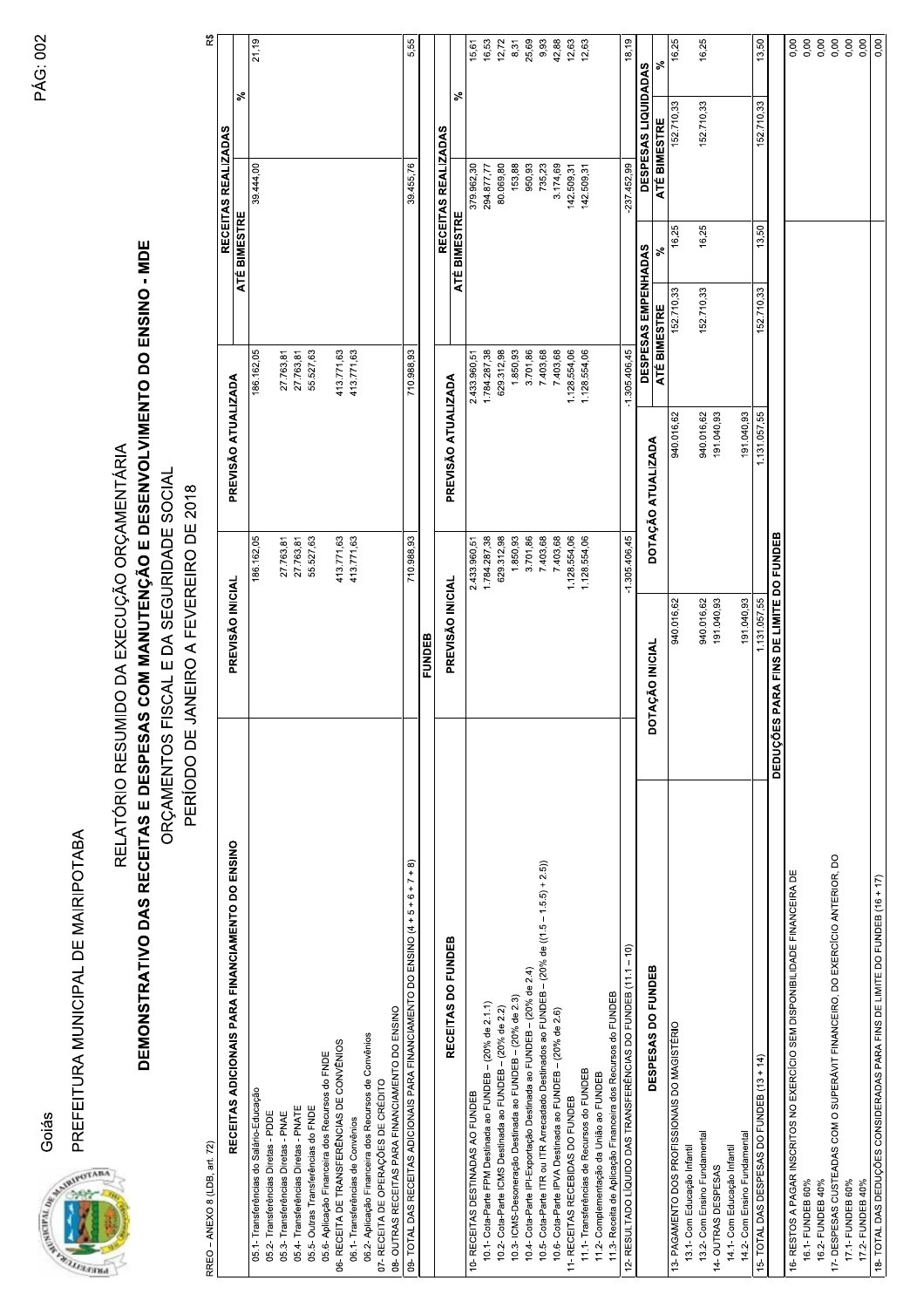Goiás

PREFEITURA MUNICIPAL DE MAIRIPOTABA



RREO - ANEXO 8 (LDB, art. 72)

RELATÓRIO RESUMIDO DA EXECUÇÃO ORÇAMENTÁRIA

## DEMONSTRATIVO DAS RECEITAS E DESPESAS COM MANUTENÇÃO E DESENVOLVIMENTO DO ENSINO - MDE ORÇAMENTOS FISCAL E DA SEGURIDADE SOCIAL

PERÍODO DE JANEIRO A FEVEREIRO DE 2018

ಜಿ

|                                                                                                                                                  | INDICADORES FUNDEB                                |                                                               |                     |       |                            |               |
|--------------------------------------------------------------------------------------------------------------------------------------------------|---------------------------------------------------|---------------------------------------------------------------|---------------------|-------|----------------------------|---------------|
| 19- TOTAL DAS DESPESAS DO FUNDEB PARA FINS DE LIMITE (15 - 18)                                                                                   |                                                   |                                                               |                     |       |                            | 152.710,33    |
| 19.1 - Mínimo de 60% do FUNDEB na Remuneração do Magistério (13 - (16.1 + 17.1)) / (11) x 100) %                                                 |                                                   |                                                               |                     |       |                            | 107,16        |
| 19.2- Máximo de 40% em Despesa com MDE, que não Remuneração do Magistério (14 - (16.2 + 17.2)) / (11) x 100) %                                   |                                                   |                                                               |                     |       |                            | 0,00          |
| 19.3- Máximo de 5% não Aplicado no Exercício (100 - (19.1 + 19.2)) %                                                                             |                                                   |                                                               |                     |       |                            | $-7,16$       |
| CONTROLE DA UTILIZ                                                                                                                               | AÇÃO DE RECURSOS DO EXERCÍCIO SUBSEQUENTE         |                                                               |                     |       |                            |               |
| 21- DESPESAS CUSTEADAS COM O SALDO DO ITEM 20 ATÉ O 1º TRIMESTRE DE 2017<br>20- RECURSOS RECEBIDOS DO FUNDEB EM 2017 QUE NÃO FORAM UTILIZADOS    |                                                   |                                                               |                     |       |                            | 0,00<br>0,00  |
| MANUTENÇÃO E DESENVOLVIMENTO DO ENS                                                                                                              |                                                   | INO - DESPESAS CUSTEADAS COM RECEITAS RESULTANTES DE IMPOSTOS |                     |       |                            |               |
|                                                                                                                                                  |                                                   |                                                               | DESPESAS EMPENHADAS |       | <b>DESPESAS LIQUIDADAS</b> |               |
| DESPESAS COM AÇÕES TÍPICAS DE MDE                                                                                                                | DOTAÇÃO INICIAL                                   | DOTAÇÃO ATUALIZADA                                            | ATÉ BIMESTRE        | న్    | ATÉ BIMESTRE               | వ             |
| 22- EDUCAÇÃO INFANTIL                                                                                                                            | 338.375,99                                        | 338.768,53                                                    | 10.885,53           | 3,21  | 9.115,73                   | 2,69          |
| 22.1-Creche                                                                                                                                      |                                                   |                                                               |                     |       |                            |               |
| 22.1.1- Despesas Custeadas com Recursos do FUNDEB                                                                                                |                                                   |                                                               |                     |       |                            |               |
| 22.1.2- Despesas Custeadas com Outros Recursos de Impostos                                                                                       |                                                   |                                                               |                     |       |                            |               |
| 22.2- Pré-escola                                                                                                                                 | 338.375,99                                        | 338.768,53                                                    | 10.885,53           | 3,21  | 9.115,73                   | 2,69          |
| 22.2.1- Despesas Custeadas com Recursos do FUNDEB                                                                                                |                                                   |                                                               |                     |       |                            |               |
| 22.2.2- Despesas Custeadas com Outros Recursos de Impostos                                                                                       | 338.375,99                                        | 338.768,53                                                    | 10.885,53           | 3,21  | 9.115,73                   | 2,69          |
| 23- ENSINO FUNDAMENTAL                                                                                                                           | 3.267.569,57                                      | 3.187.892,89                                                  | 316.858,67          | 9,94  | 306.362,77                 | 9,61          |
| 23.1- Despesas Custeadas com Recursos do FUNDEB                                                                                                  | 1.131.057,55                                      | 1.131.057,55                                                  | 152.710,33          | 13,50 | 152.710,33                 | 13,50         |
| 23.2- Despesas Custeadas com Outros Recursos de Impostos                                                                                         | 2.136.512,02                                      | 2.056.835,34                                                  | 164.148,34          | 7,98  | 153.652,44                 | 7,47          |
| 24- ENSINO MÉDIO                                                                                                                                 |                                                   |                                                               |                     |       |                            |               |
| 25- ENSINO SUPERIOR                                                                                                                              | 33.756,54                                         | 33.756,54                                                     |                     |       |                            |               |
| 26- ENSINO PROFISSIONAL NÃO INTEGRADO AO ENSINO REGULAR                                                                                          |                                                   |                                                               |                     |       |                            |               |
| 27-OUTRAS                                                                                                                                        | 753.579,15                                        | 916.825,92                                                    | 333.635,34          | 36,39 | 68.286,21                  | 7,45          |
| 28- TOTAL DAS DESPESAS COM AÇÕES TÍPICAS DE MDE (22 + 23 + 24 + 25 + 26 + 27)                                                                    | 4.393.281,25                                      | 4.477.243,88                                                  | 661.379,54          | 14,77 | 383.764,71                 | 8,57          |
| DEDUÇÕES CONSI                                                                                                                                   | <b>DERADAS PARA FINS DE LIMITE CONSTITUCIONAL</b> |                                                               |                     |       |                            |               |
| 29- RESULTADO LÍQUIDO DAS TRANSFERÊNCIAS DO FUNDEB = (12)                                                                                        |                                                   |                                                               |                     |       |                            | $-237.452,99$ |
| 30- DESPESAS CUSTEADAS COM A COMPLEMENTAÇÃO DO FUNDEB NO EXERCÍCIO                                                                               |                                                   |                                                               |                     |       |                            |               |
| 32- DESPESAS CUSTEADAS COM O SUPERÁVIT FINANCEIRO, EXERCÍCIO ANTERIOR, DO FUNDEB                                                                 |                                                   |                                                               |                     |       |                            | 0,00<br>0,00  |
| 33- DESPESAS CUSTEADAS COM O SUPERÁVIT FINANCEIRO, DO EXERCÍCIO ANTERIOR, DE RECURSOS DE IMPOSTOS                                                |                                                   |                                                               |                     |       |                            | 0,00          |
| 34- RESTOS A PAGAR INSCRITOS NO EXERCÍCIO SEM DISPONIBILIDADE FINANCEIRA DE                                                                      |                                                   |                                                               |                     |       |                            | 0,00          |
| 35- CANCELAMENTO, NO EXERCÍCIO, DE RESTOS A PAGAR INSCRITOS COM DISPONIBILIDADE FINANCEIRA DE RECURSOS DE IMPOSTOS VINCULADOS AO ENSINO = (46 )) |                                                   |                                                               |                     |       |                            | 0,00          |
| 36- TOTAL DAS DEDUÇÕES CONSIDERADAS PARA FINS DE LIMITE CONSTITUCIONAL (29 + 30 + 32 + 33 + 34 + 35)                                             |                                                   |                                                               |                     |       |                            | 232.786,99    |
| SN- DEDUÇÕES PARA FINS DE CUMPRIMENTO DO ART. 70 E 71 DA LEI N. 9394/96 LDB                                                                      |                                                   |                                                               |                     |       |                            | 4.666,00      |
| 37- TOTAL DAS DESPESAS PARA FINS DE LIMITE ((23 + 24) - (37))                                                                                    |                                                   |                                                               |                     |       |                            | 548.265,49    |
| 36- PERCENTUAL DE APLICAÇÃO EM MDE SOBRE A RECEITA LÍQUIDA DE IMPOSTOS((37)/(3)X 100)% - LIMITE CONSTITUCIONAL 25%                               |                                                   |                                                               |                     |       |                            | 28,00         |
| OUTRAS DESPESAS CUSTEADAS                                                                                                                        |                                                   | COM RECEITA ADICIONAIS PARA FINANCIAMENTO DO ENSINO           |                     |       |                            |               |
|                                                                                                                                                  |                                                   |                                                               | DESPESAS EMPENHADAS |       | <b>DESPESAS LIQUIDADAS</b> |               |
| OUTRAS DESPESAS CUSTEADAS COM RECURSOS DESTINADOS À MDE                                                                                          | DOTAÇÃO INICIAL                                   | DOTAÇÃO ATUALIZADA                                            | ATÉ BIMESTRE        | వ్    | ATÉ BIMESTRE               | వ్            |
| 39- DESPESAS CUSTEADAS COM A APLICAÇÃO FINANCEIRA DE OUTROS RECURSOS DE IMPOSTOS<br>VINCULADOS AO ENSINO                                         |                                                   |                                                               |                     |       |                            |               |
| 40- DESPESAS CUSTEADAS COM A CONTRIBUIÇÃO SOCIAL DO SALÁRIO-EDUCAÇÃO                                                                             |                                                   |                                                               |                     |       |                            |               |
| 42- DESPESAS CUSTEADAS COM OUTRAS RECEITAS PARA FINANCIAMENTO DO ENSINO<br>41- DESPESAS CUSTEADAS COM OPERAÇÕES DE CRÉDITO                       | 753.579,15                                        | 916.825,92                                                    | 333.635,34          | 36,39 | 68.286,21                  | 7,45          |
| 43- TOTAL DAS OUTRAS DESPESAS CUSTEADAS COM RECEITAS ADICIONAIS PARA FINANCIAMENTO DO                                                            |                                                   |                                                               |                     |       |                            |               |
|                                                                                                                                                  | 753.579,15                                        | 916.825,92                                                    | 333.635,34          | 36,39 | 68.286,21                  | 7,45          |